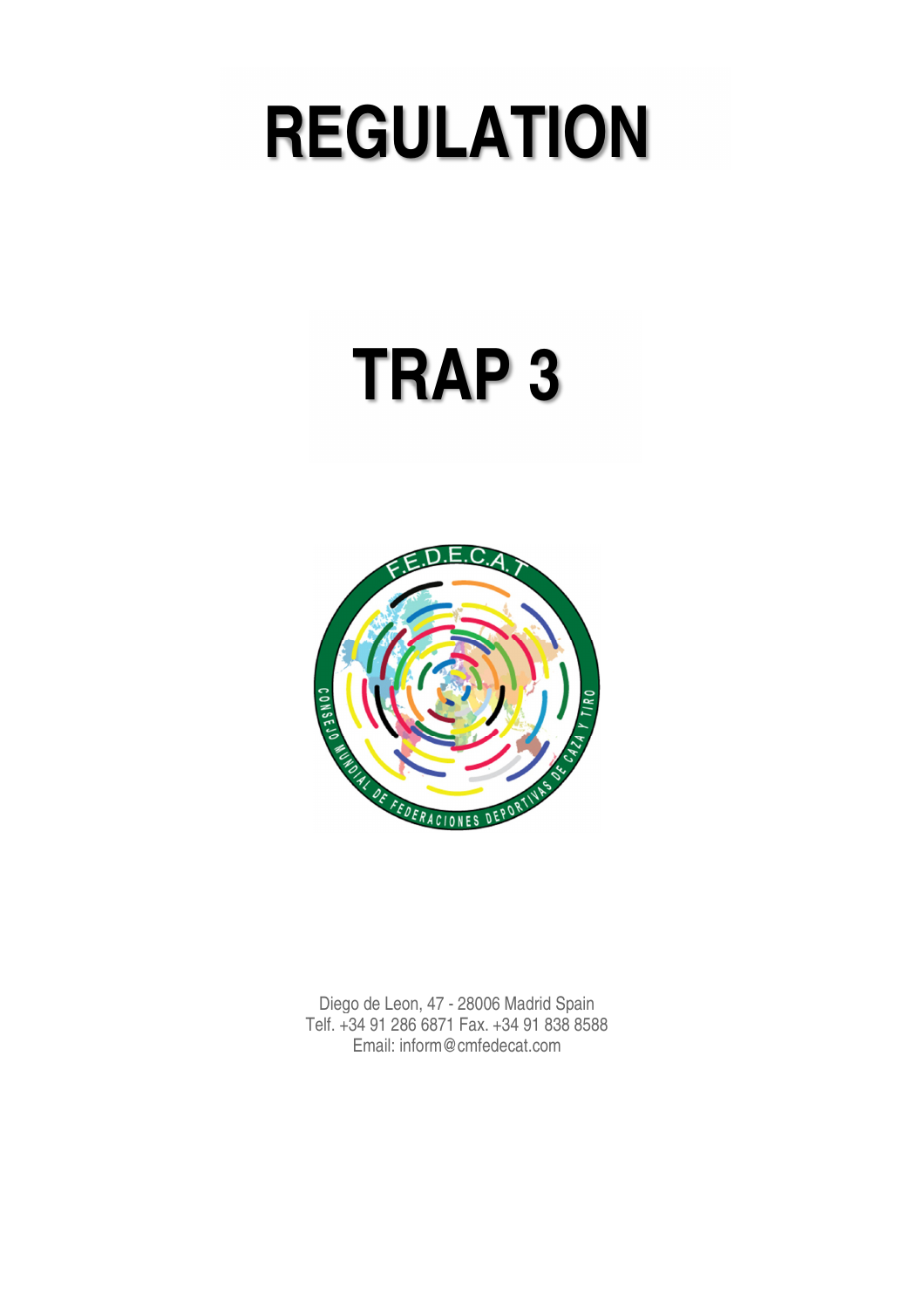# **REGULATION OF TRAP - 3**

#### CHAPTER I **GENERAL RULES**

Article 1 - this Regulation applies to the shooting sports with hunting weapons, in the discipline of "TRAP 3"

# CHAPTER II **SHOOTING FIELDS**

Article 2 - The shooting fields must satisfy at least the following conditions:

1. Be flat and level from the shooting positions up to about 20 to 25 meters beyond the trench that holds the 3 traps. Also within a semi-circular arc of at least 55 degrees measured from an imaginary line passing through the centre of shooting position 3 and the centre machine.

2 - From the distance specified in the preceding paragraph, and up to the point of collapse of the clay, the fields must be cleared of obstacles obstructing the good regularity of the flight of the clay and visibility of the shooter. (The net of the shooting range is not considered impeditive as long as the Trap machines trench is symmetrically framed with it);

3 – To be northeastern oriented, so that in the normal hours of shooting the sun is most of the time behind the shooter;

4 – Being oriented as much as possible in place sheltered from prevailing winds.

5 – To have an area with a gun stand, chairs and all other requirements for the convenience of shooters.

Article 3.

1 - For installation of Trap machines (three) of launching, the field must have a trench built with the depth necessary so that the top surface of its roof has same height as the level of the shooting stations.

2. The depth of the trench containing the 3 trap machines must be built in a way that the top surface of its roof is at the same height and level to the five shooting positions.

#### CHAPTER III **TRAP MACHINES**

Article 4.

 1.The horizontal distance between each of the 3 trap machines shall be one meter (1.0) to one meter 10 centimeters (1.10) center to center. The center trap will not deviate more than 10 degrees each side. The right hand trap will throw clays to the left and the left hand trap will throw clays to the right.

2. An automatic voice activation system will be used (electric or electronic) to instantly release the clay target from the trap.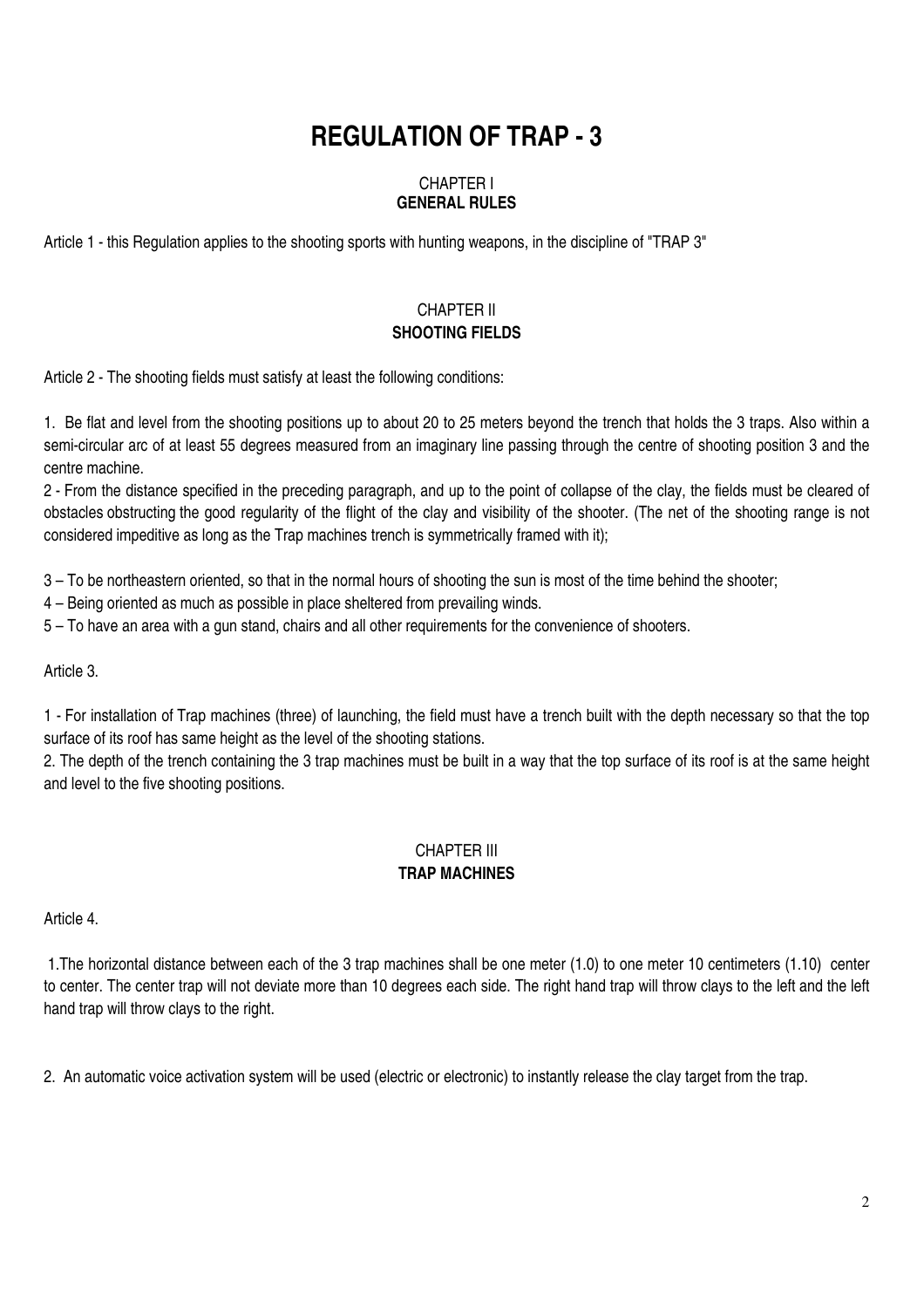#### CHAPTER IV

#### **DISTANCES; HEIGHTS, ANGLES AND SCHEMES (grids)**

Article 5.

1 - The flight of the clay under normal conditions should reach a distance of 60 meters (+or- 5m/s) and at the optimum angle of elevation.

 2 - The heights of the clay are measured from the horizontal plane and at a distance of 10 meters from the center of the machine (3), a mid height of 2,25 m/. Ranging from the 1.50m/. to 3.00 m/.

3. The height of the clays must be between 1.50m minimum and 3.00m maximum (with an allowable variation of +or-0.5m)

4 - The trajectory of the clay must not reach, both the right and left, an angle greater than 45 degrees, which is marked in an imaginary line that passes through the axis of the center machine. Two flags, placed one on each side of the enclosure of shot and at a distance of 20 meters from the machine will limit the maximum angles allowed.

3. The trajectory of the right hand or left hand clay must not exceed an angle greater than 45 degrees from an imaginary line passing through the axis of the center trap machine. A flag will be placed at each side of the shooting enclosure at a distance of 20 meters and this will limit the maximum angles allowed.

5. The heights, distances and angles of the thrown targets, are provided in Annex 1.

# CHAPTER IV **CLAY SPECIFICATION**

Article 6.

1 - The clay should have a diameter of 110 mm (+ or - 2 mm), a height of 25 to 28 mm and the weight of 105 grams (+ or - 5 grams).

2. The color of the clay will be the one that best highlights the background under normal light conditions. The clay will be a recognized brand to ensure perfection and uniformity of flight as well as the ability to break easily when shot.

3. During an official competition the color, brand, manufacturer and model of the clay must always be the same.

## CHAPTER V **SHOOTING STATIONS AND SHOOTING BOARDS**

Article 7º.

1. The shooting stations are five in total and are positioned in an arc shape. They are located at 15 meters from the front edge of the trench. They measure 1m x 1m square and there will be a distance of 3 meters (center to center) between each of them.

2. The line of the semi-circular arc marking the shooting positions, will have its axis at the front edge of the trench pointing an imaginary line through the center of shooting position three.

3. Next to each shooting position there will be a table, seat or other suitable object, on which the shooter can put his cartridges.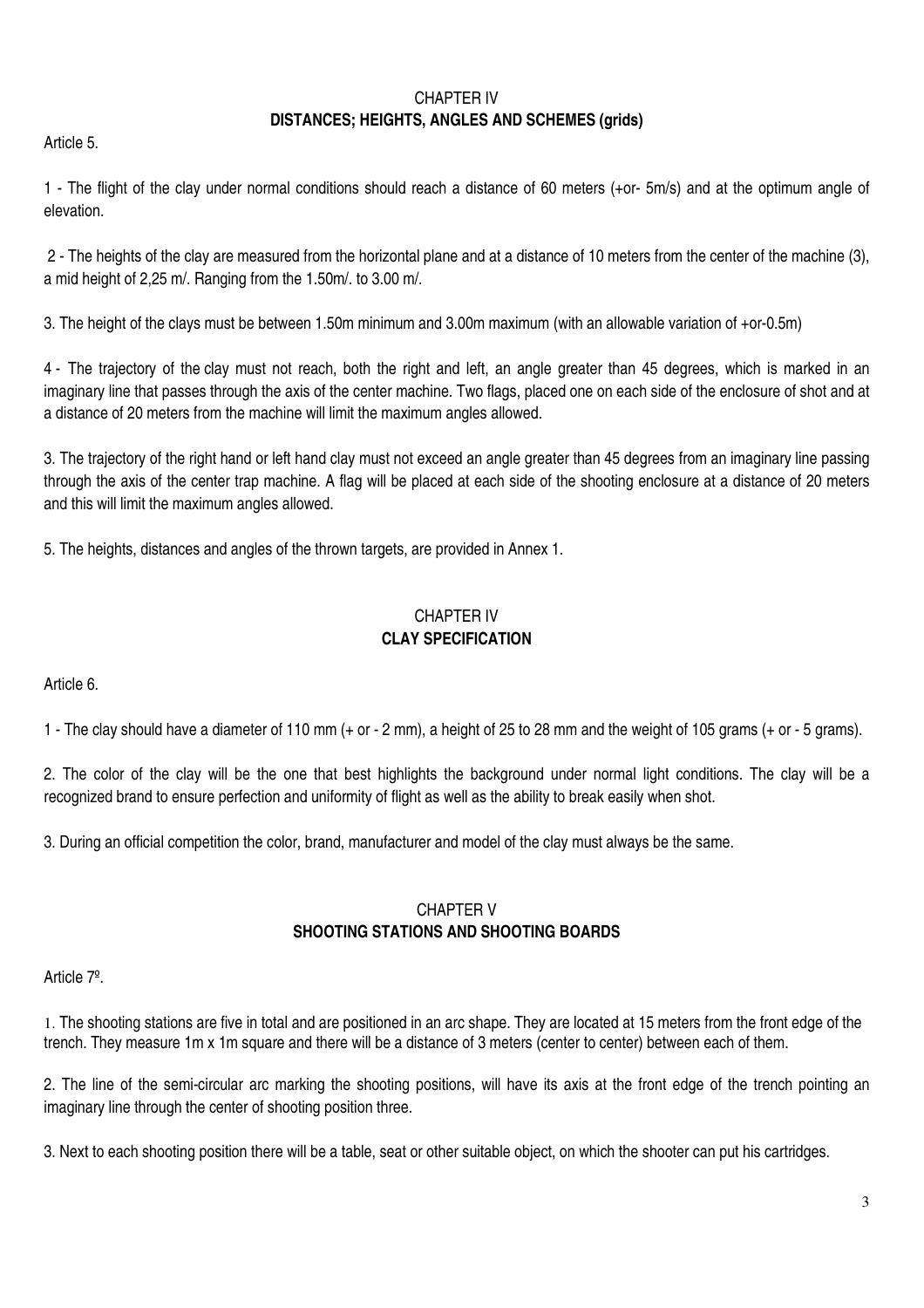4. Behind the shooting positions will be a mandatory runway where shooters will pass from the  $5<sup>th</sup>$  shooting position back to the 1<sup>st</sup> shooting position.

5. Each round is made up of 25 clays which are shot in a rotation of a squad of shooters. The shooter that shoots first in the round starts on position one, the second shooter starts in position 2, and so on.

#### CHAPTER VI **SHOTGUNS AND AMMUNITION**

Article 8º. - Weapons and ammunition

1. Only shotguns with a length greater than 66cms are allowed to be used.

2 - The cartridge should not be more than 70 mm in length.

3 - It is not allowed to use black powder.

4 - The lead should be spherical, coated or not and have maximum size of 2.5 mm in diameter, with a tolerance of one-tenth of a millimeter.

5 - The maximum load of lead permitted is 28 grams, with a tolerance of 0.5 grams (half gram);

- 6 Tracer Ammunition are prohibited;
- 7. Semi-automatic shotguns are not allowed.

Article 9 – Shotgun fault.

1. In the case of a shotgun malfunction, any shooter can shoot with another shotgun, if they obtain the shotgun within three minutes. If they are unable to obtain a shotgun, they will leave their position and stop their round. They will complete their round when they receive consent from the Jury to complete their round in a time to be determined.

2. In the case of a shotgun fault that can be repaired before the expiry of the period stated above, and with the authorization of the arbitrator, the shooter may continue to shoot.

3. In the case of a malfunction of a shotgun, regardless of whether the shooters has used more than one shotgun, the shooter shall be entitled to another clay (up to the maximum of two times in each round).

4. If the shotgun fails a third time then a zero is recorded in the final result.

5 - When, for technical reasons, a misfire due to a percussion cap defect , the clay will be considered as "zero, unless such failure had been verified for more than two times, which would mean the marking of "zero" in accordance with the stipulated in the preceding paragraph.

6. If the shotgun has a trigger fault then the rules of the previous paragraph apply.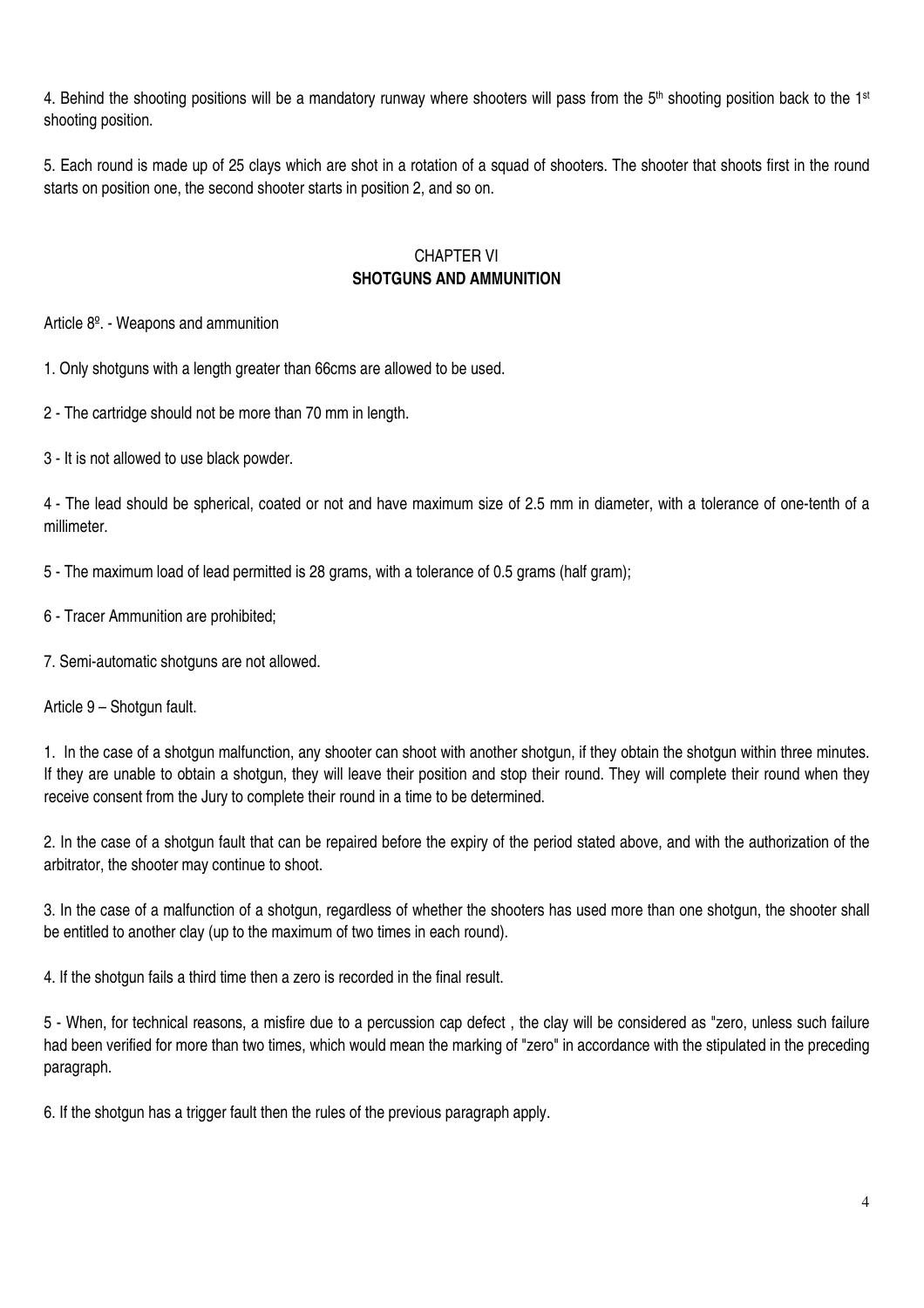# CHAPTER VII **REFEREES AND JURY**

Article 10º. - Referees, Jury and its qualifications.

1. The shooting is directed by a main referee and assisted by two auxiliary referees who were shooters from the previous round. This is done by the criteria set by the organization.

2. Any shooter that refuses to be a referee or who does not attend the round as a referee or is not replaced by another shooter, will be punished by having 6 points deducted from their final score. If there is any case of recurrence in the same competition then the shooter will be disqualified.

Article 11º. - The referee main responsibility:

1 - Ensure that the positions of the shooter correspond to the order of call.

2 - To give authorization for the start of the round.

3. Clay by clay the referee must call the result. Silence if the clay is hit. If the clay is missed then zero is called by voice, buzzer or other easily understandable means.

4. In any case of doubt, the referee will consult with each auxiliary referee. If they disagree then the main referee has the right to make the final decision.

5 - Examine the weapons and ammunition in the form stipulated in this Regulation.

6. To suspend the shooting for a decision to be made in accordance with the regulations.

7. If the shooter does not accept the judgment he will be invited to leave the round.

8 - To meet with the jury for consultation before any final decision, if this is not a clay "good", "null", or "zero".

Article 12 - After the consultation with the auxiliary referees as to whether the clay was good, zero or null, the decision of the main referee is final. It is not open to further appeal.

Article 13 – The auxiliary referees assist the main referee and in particular:

- 1. Mark visibly (with flags) each clay that is broken by the  $2<sup>nd</sup>$  shot.
- 2 Give their opinion in cases of doubt, so that the main referee can decide;
- 3 Check the results recorded in the table, if this exists and is at his side.
- 4 Note the results in the table or on the scorecard of the round.

Article 14 – The main referee and his assistant, under the control of the jury, are obliged to comply with this regulation. They ensure that the shooting layout is safe and according to the specifications for Trap 3. They also ensure that only the shooters who are about to compete are allowed onto the shooting layout.

Article 15<sup>o</sup>. - In international events, the jury shall be composed by three or more people.

1. They check, before the shooting starts, that all the necessary preparations to the shooting field (or layout) have been completed and are in accordance with the Trap 3 rules. They may examine the clays by opening a box and checking 2 at random.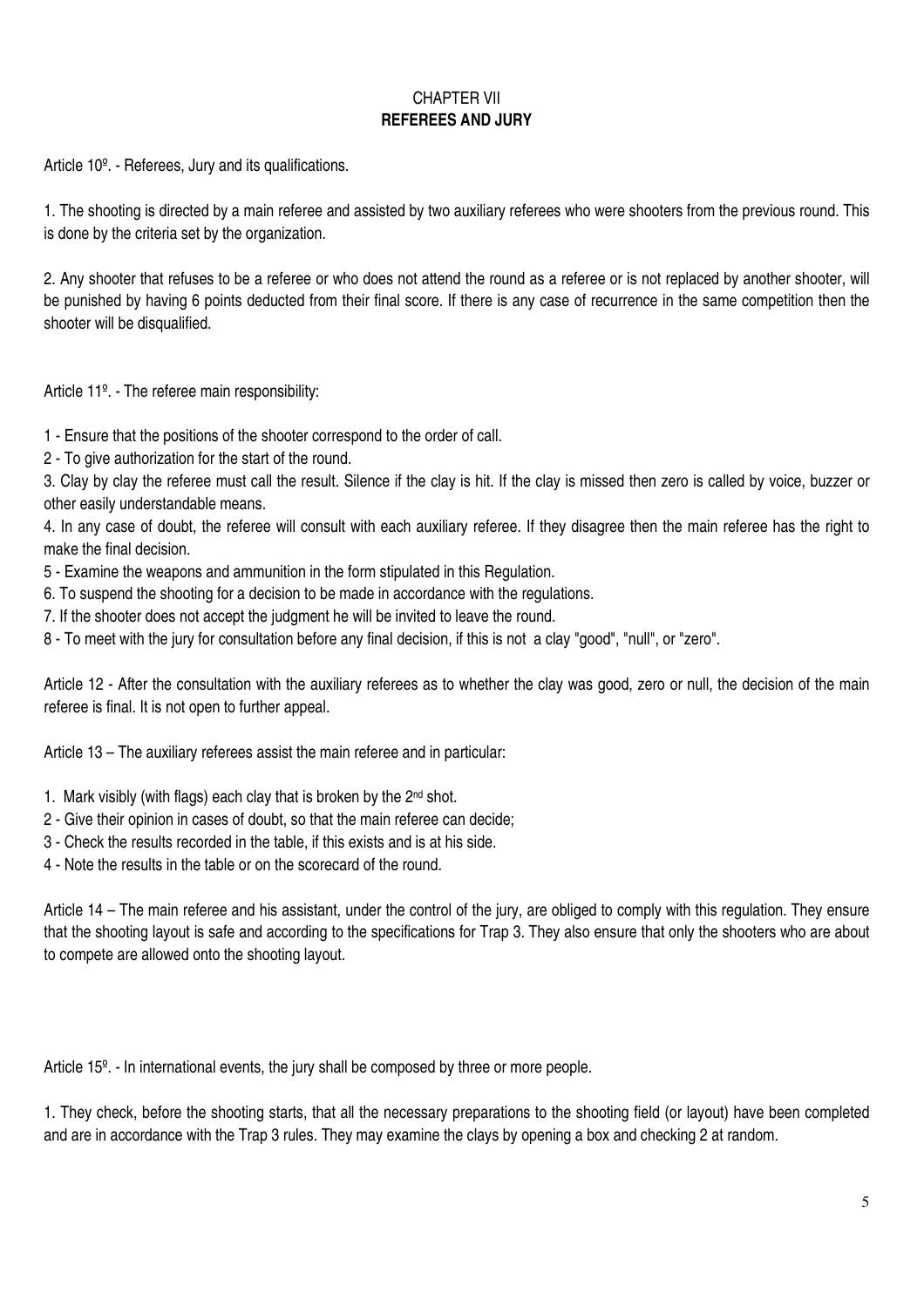2 - It is the responsibility of the Jury to verify that the schemes of training and competition are in accordance with the grid.

3 - Take the necessary deliberations in cases of technical defects, or other that require resolution, even in cases in which the referee having regulatory competence to do so, it has not taken the appropriate decisions.

4 - Responding to complaints, as well as decide in cases of omission, or when requested exclusive decision of their competence;

5 - Decide the penalties to be applied at the time of the offence for any shooter that does not comply with the regulations, or behaves in a manner that is less than correct or unsportsmanlike.

6 – The Jury resolves the issues when both the referee and the organization cannot decide;

7 – After a meeting of the jury, their final decision will be considered valid.

## CHAPTER VIII **RULES OF SHOOTING**

Article 16 – The shooting positions for each shooter are drawn by lottery. The shooter must stand in their designated shooting position and their feet must not exceed the limits of the board when they take their shot.

Article 17º. - When the shooter is ready to shoot, they must call for the clay ("ask the clay"), so that the clay can be released immediately.

Article 18<sup>o</sup>. - from the moment that the shooter on the left side, opens the shotgun after taking the shot, the next shooter will have 10 seconds to take their shot.

## CHAPTER IX **CLAY "REGULAR" AND "IRREGULAR"**

Article 19º. - The clay are considered to be "REGULAR" or "IRREGULAR"

1 – Consider the clay "REGULAR", when it is called for by the shooter and released in accordance with the rules.

 2 - Consider the clay "IRREGULAR" when it flies with different path from the one specified in the Regulation, (either by wrong angle, elevation or distance).

 3 - If the shooter (by reaction) shoots at an "IRREGULAR" clay, the result will be counted, unless the referee has considered it to be "NULL" before, or at the precise moment that the shooter takes the shot.

### CHAPTER X **CLAY "GOOD", "ZERO", OR "NULL"**

Article 20º. - The results are reflected in clay "GOOD", "ZERO", OR "NULL".

 1 - The clay is considered "GOOD", when the shooter shoots the clay in accordance with the rules and the referees are able to see at least a visible broken piece of clay or total fragmentation;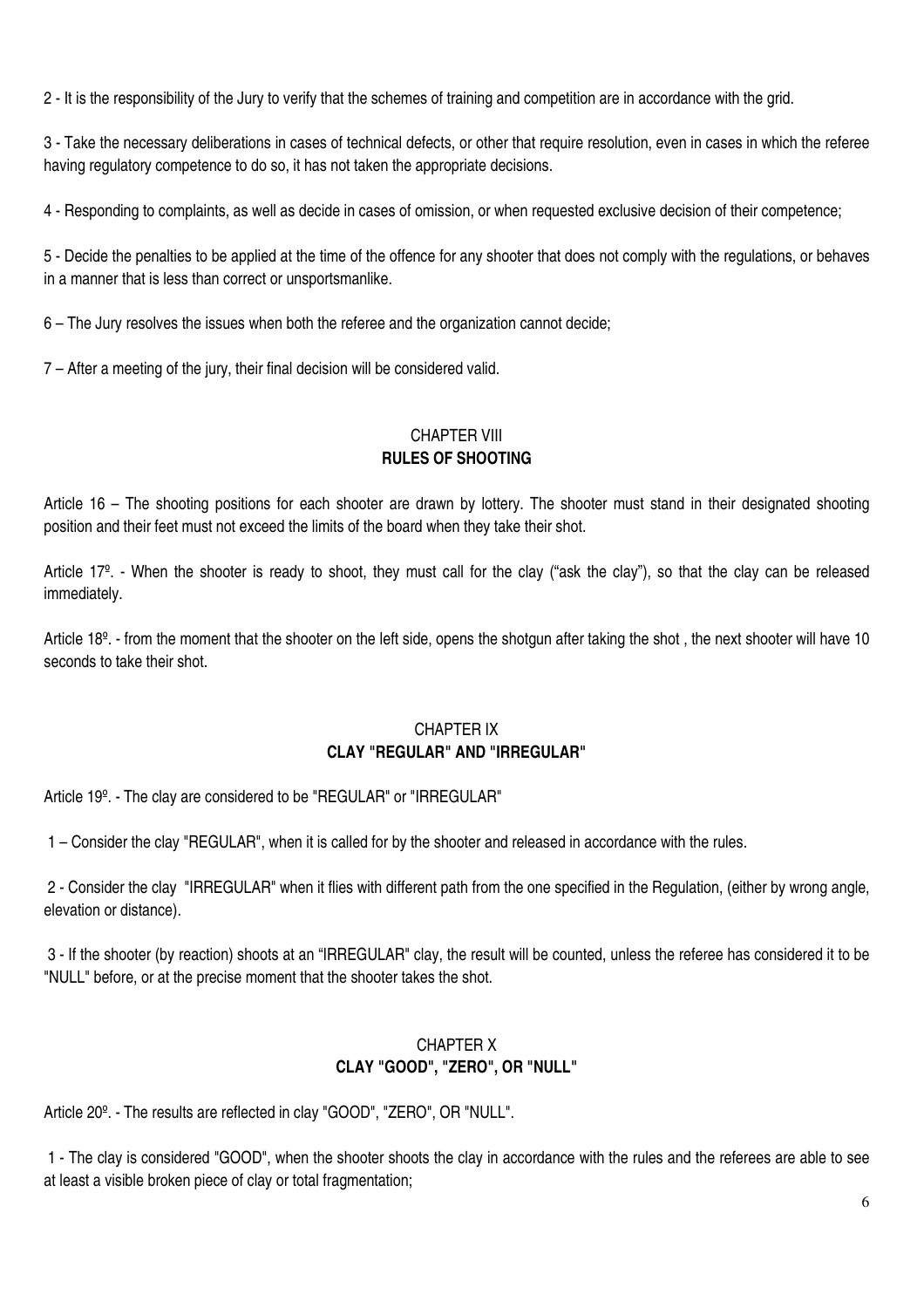2 - The clay is considered "ZERO", in the following cases:

a) If the shooter fails to hit the clay during its flight.

b) If only dust is seen, or if it is only shaken;

c) If the shooter could not shoot on the clay after calling due to the safety catch being on.

d) If the shooter could not shoot on the clay because he forgot to put the cartridges into the shotgun.

e) If the shooter has fired the first shot and could not shoot the second, because he forgot to put cartridges in both barrels..

f) If the shooter having fired the first shot, could not trigger the second, because the cartridge had emptied as a result of the recoil or vibration of the first shot.

g) If the shooter, after calling for the clay, did not shoot a clay deemed "REGULAR" .

h) If the shooter, in the case of a malfunction or failure of the shotgun, proceeds to open it or touches the 'safety catch', before the referee had chance to look at the shotgun .

i) if the same shooter has a shotgun or cartridge malfunctions for a third time in the same round

j) The shooter cannot shoot the second shot, from a malfunction of ammunition, then broke the clay with the first shot.

3 – The clay is considered 'Null' and another clay is launched, whether the shooter has shot it or not, in the following cases:

a) If the clay has launch broken, or if it breaks after the launch and before it is shot.

b) If two or more clay are released simultaneously.

c) If the clay color is clearly different from what has been used.

d) If the clay is launched before the shooters is ready and has not called for the clay.

e) If the clay does not launch immediately on the shooters call.

f) If the clay is 'irregular' and the shooter does not shoot it.

NOTE: In these last two cases, if the shooter shoots the clay, this means that he "accepted" and the result will be scored, unless the referee has given as "NULL" before, or at the time the shot was taken.

Article 21 – If it exits before the shooters call and is not shot. Or, if the shooter only shoots one shot. If the shooter shoots the second shot then the result is scored.

Article 22º. - If the shotgun shoots simultaneously both barrels (double discharge), the clay is considered "NULL".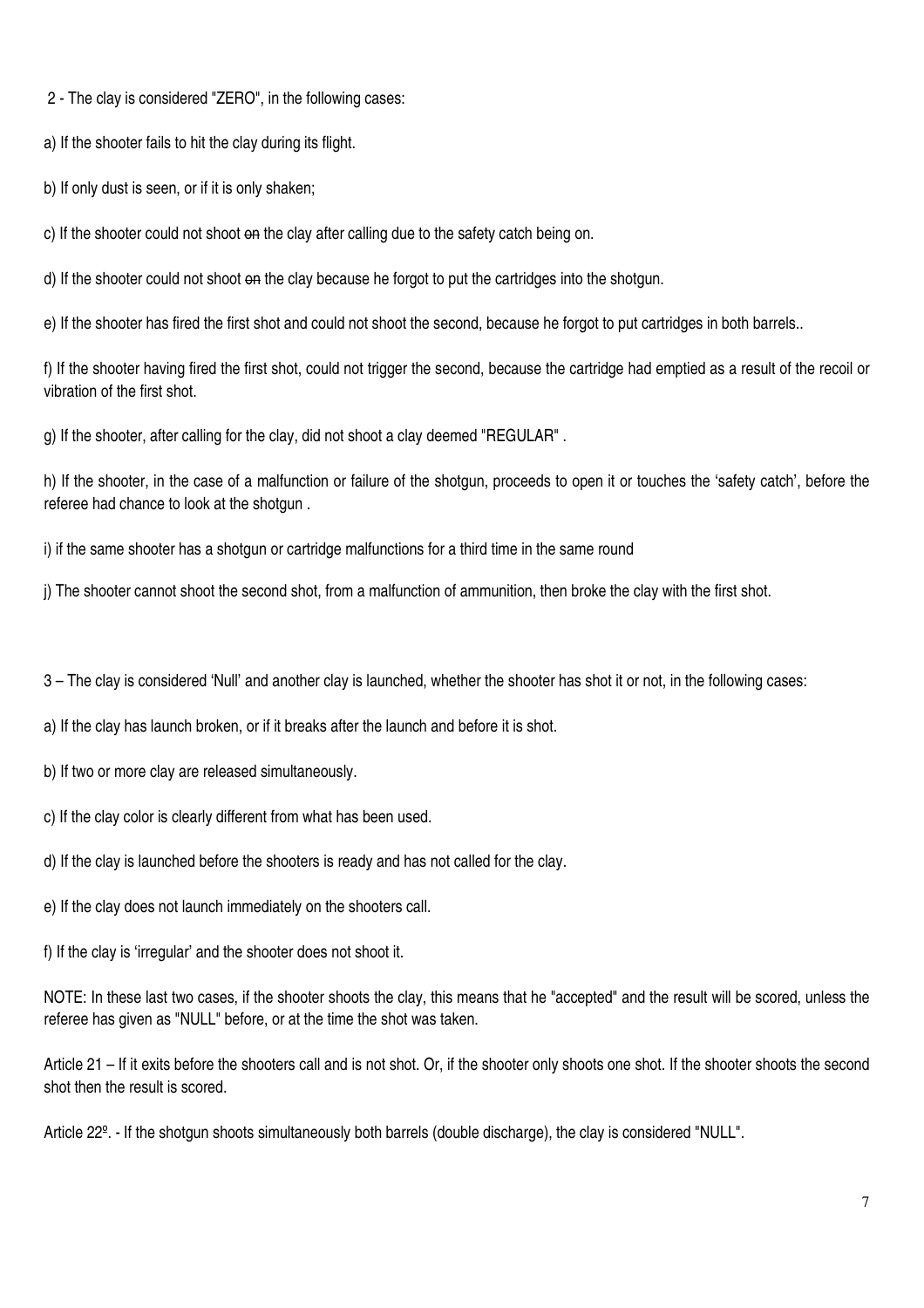Article 23º. - By breach or defect in the mechanism of the rifle or ammunition, without that this fact can be blamed for the shooter, this will have the right to REPEAT THE CLAY in the following case:

The shooter will not be blamed for a defect in the shotgun or cartridge and will have the right to REPEAT THE CLAY in the following case:

a) If the first shot missed the clay and the second shot could not be taken due to a fault in either the shotgun or the cartridge.

b) In these cases, for the clay to be considered "GOOD" it will have to be broken by the second shot, after first shot has been shot into the air.

c) The shooters that use a shotgun with two shots with a single trigger and shoot in the first place with the second pipe, must declare it before the competition start so that they can benefit from a new clay, when was case of that.

Article 24 – The clay will be considered 'ZERO' if the same shooter, for a third time, has a malfunction of the shotgun or cartridge whilst on the same round (or layout).

Article 25º. - The referee may order the release of another clay, where:

- a) The shooter has been visibly disturbed.
- b) Another shooter shoots the clay 'out of turn'.
- c) The referee, for any reason, finds that it is impossible to decide if the clay was "GOOD" or "ZERO".

**Unique:** In this last case, the referee should consult the auxiliary referees before the order to launch a new clay.

## CHAPTER XI **RULES OF CONDUCT AND SAFETY IN THE SHOOTING FIELD**

Article 26 - All shooters must comply with this regulation and all its safety aspects.

- 1 All shotguns, even when they are empty, should be handled safely;
- 2 Within the area of the shooting field, and when not in use, the shotgun should always be open and unloaded.
- 3. The shotgun can only be loaded on the shooting position and after the referee authorize the start of the shoot.
- 4 All shotguns must be opened between positions 1 and 5
- 5 Open and unloaded when moving from position 5 to position 1.
- 6 When not in use the shotgun, should be put it in the gun cabinet. (gun cabinet)

7. All shooters are expected to behave in a sportsmanlike manner. They should be in control and composed. They must avoid disrupting other shooters with their behavior

8. If a shooter refuses to be a referee or leaves the layout, they will be penalised

9 – All shooters are expressly prohibited from using any electronic or mechanical device that can indicate the trajectories of the clay.

10 – The use of mobile phones in the shooting area is prohibited during competition or practice.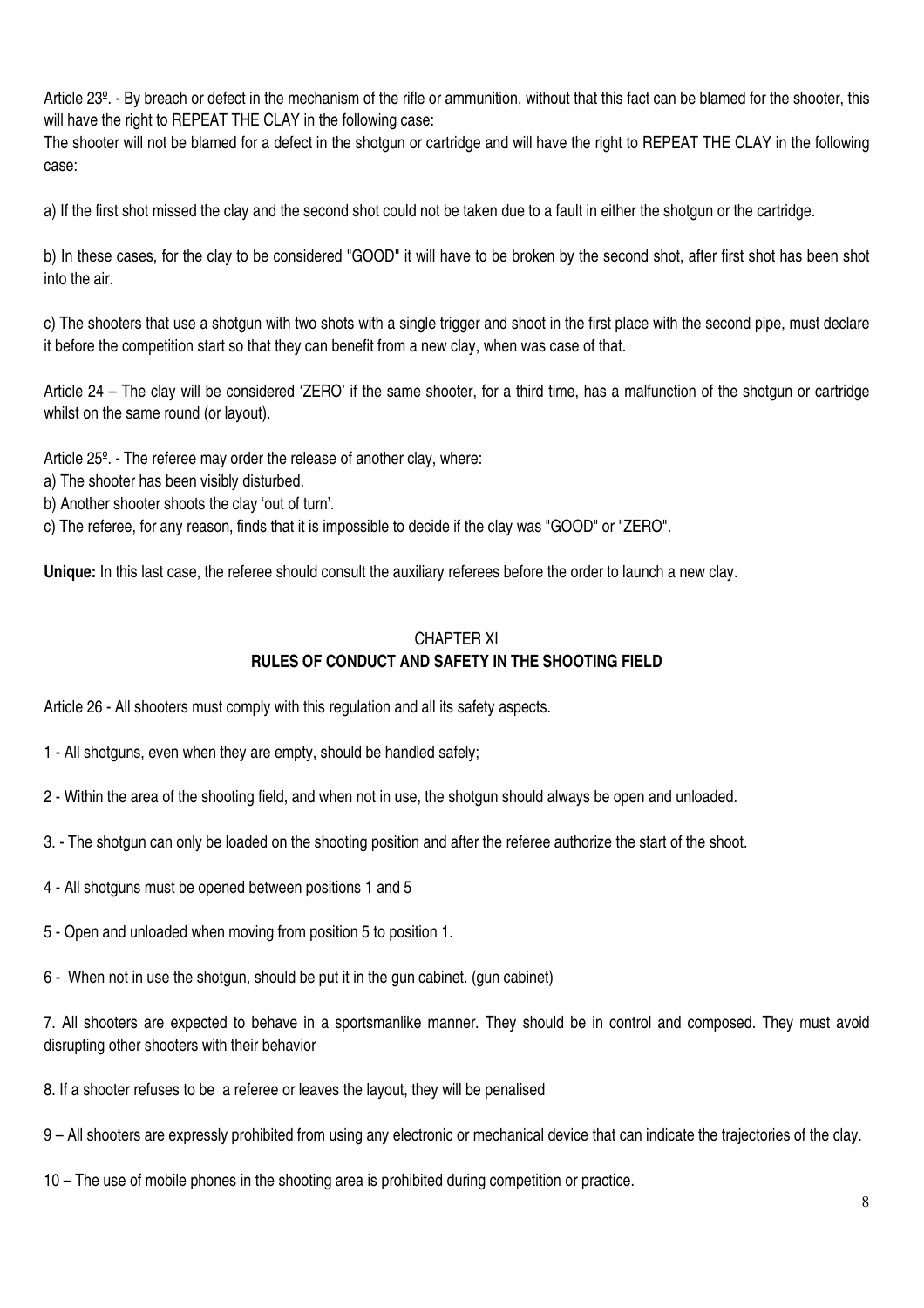Article 27 – At the beginning of the competition (and only on the first layout of the day) the shooter can test fire up to two shots, from his official shooting position and only with the permission of the referee. It is expressly forbidden to:

a) To aim or shoot at another shooter's clay target.

b) Aim or shoot at any animals.

c) Aim at anything outside the allowed 'safe area' of the layout.

d) During the competition any shooter who loads a shotgun must be pointing 'down range' and towards the trench.

Article 28º. - The shooter, when called, must be ready to shoot immediately and have the ammunition and equipment necessary and must be wearing the mandatory hearing protection.

Article 29º. - The shooter at the beginning of his series, must not load the shotgun without being on their own shooting position, they must do so with the shotgun directed toward the "trench" and only after the referee give the signal to begin.

1 - The shooter has to shoot in turn and only when the clay has been launched.

2. The shooter must not turn around with his shotgun whilst on the shooting position.

3 - In the case of having to launch another clay, or interruption of the shooting, the shooter should open his shotgun, and only close the shotgun again when the shooting restarts at the order of the referee.

4 – After taking the shot, the shooter must stay at the same shooting position until the shooter on the right side has shot.

5 – All shooters must stay in their shooting position when they shoot their last clay of the round, until the referee of that round declares 'the end of the round'.

Article 30 – In the case of any malfunction of shotgun or cartridge, the shooter must remain on the shooting position and the shotgun must remain facing down the range. The shooter must not open the shotgun or touch the 'safety catch' before the referee is able to examine the shotgun.

Article 31 – The shooters when in the shooting position are only allowed to call for the target using recognized 'command words', or to call a protest or to answer any question from a referee.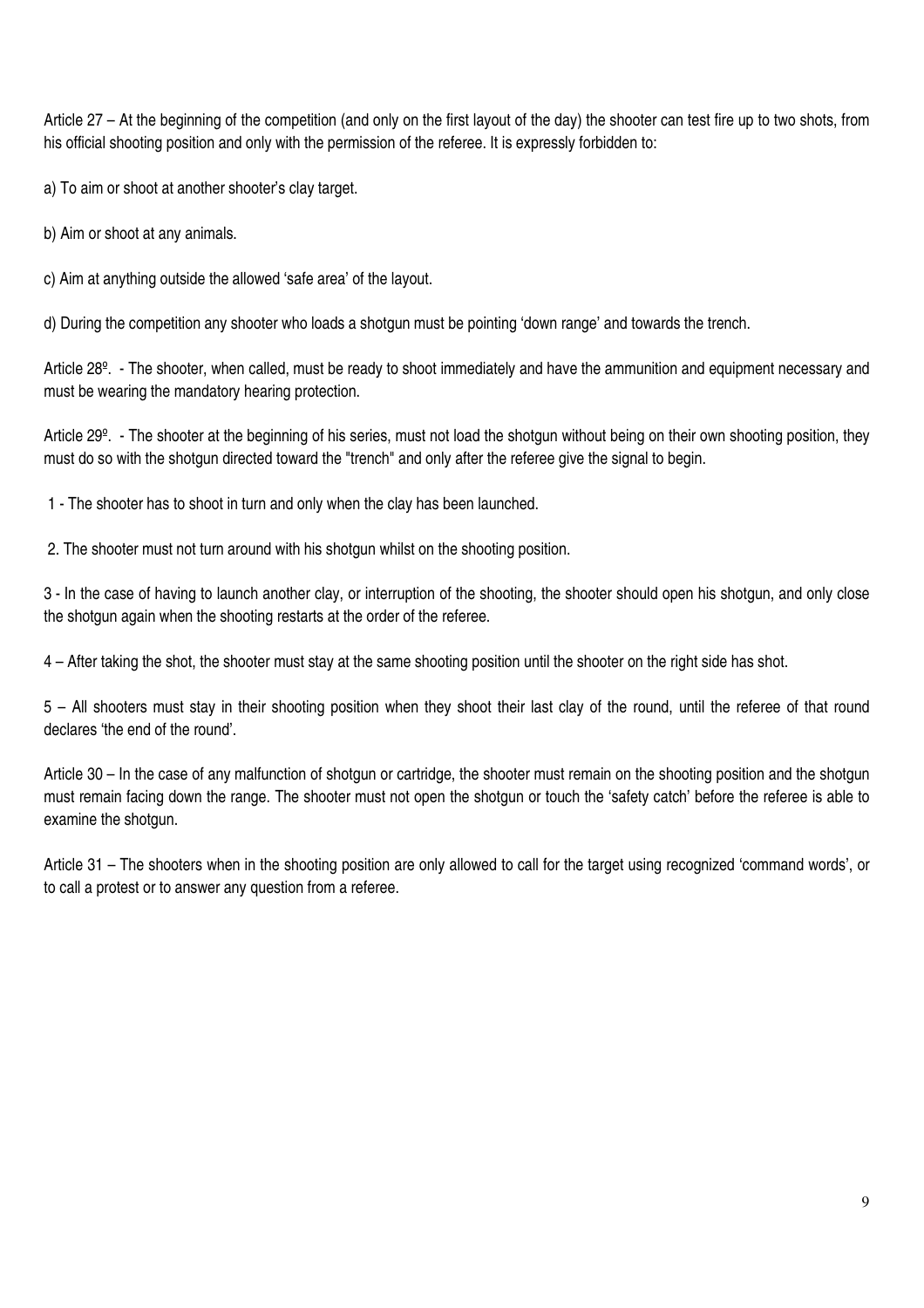# CHAPTER XII **RANKING/TEAMS**

Article 32º. - Age Groups and National Teams

Rank

1 - SENIOR (up to 60 years)

2 - VETERAN (over 60 years)

3 - JUNIOR (up to 20 years)

4 - LADY

Teams:

- SENIOR
- VETERAN
- JUNIOR
- LADY

#### CHAPTER XIII **PROTESTS AND COMPLAINTS**

Article 33 – If the shooter does not agree with the referee's call, they must protest immediately the incident occurs (and before the next shooter takes their shot) by raising their arm and saying 'protest' or 'Stop'.

1 - The referee then stops the shooting and consults with the "auxiliary referees". He then gives the decision.

2 – If the shooter that has protested does not find the decision of the referee satisfactory, then he can 'appeal' in writing, to the jury.

Article 34 – Any Appeal of the decision of a referee, or any organizational irregularities, should be made 'in writing' to the Jury and accompanied by a fee to be determined by the Competition Jury.

Unique – The "JURY" is charged to resolve or deal with the "APPEAL".

Article 35<sup>o</sup>. - At the end of each round, the shooter must be given his result and the shooter must sign the scorecard.

Article 36<sup>o</sup>. - If the shooter does not comply with the conditions laid down in the preceding article, then the shooter forfeits the right to make any 'later' Appeal of the result..

Article 37<sup>o</sup>. - If a shooter, or other competitor, sees an instance occur that is not within the Regulation, they should immediately inform the referee or a member of the jury, so that appropriate action can be taken.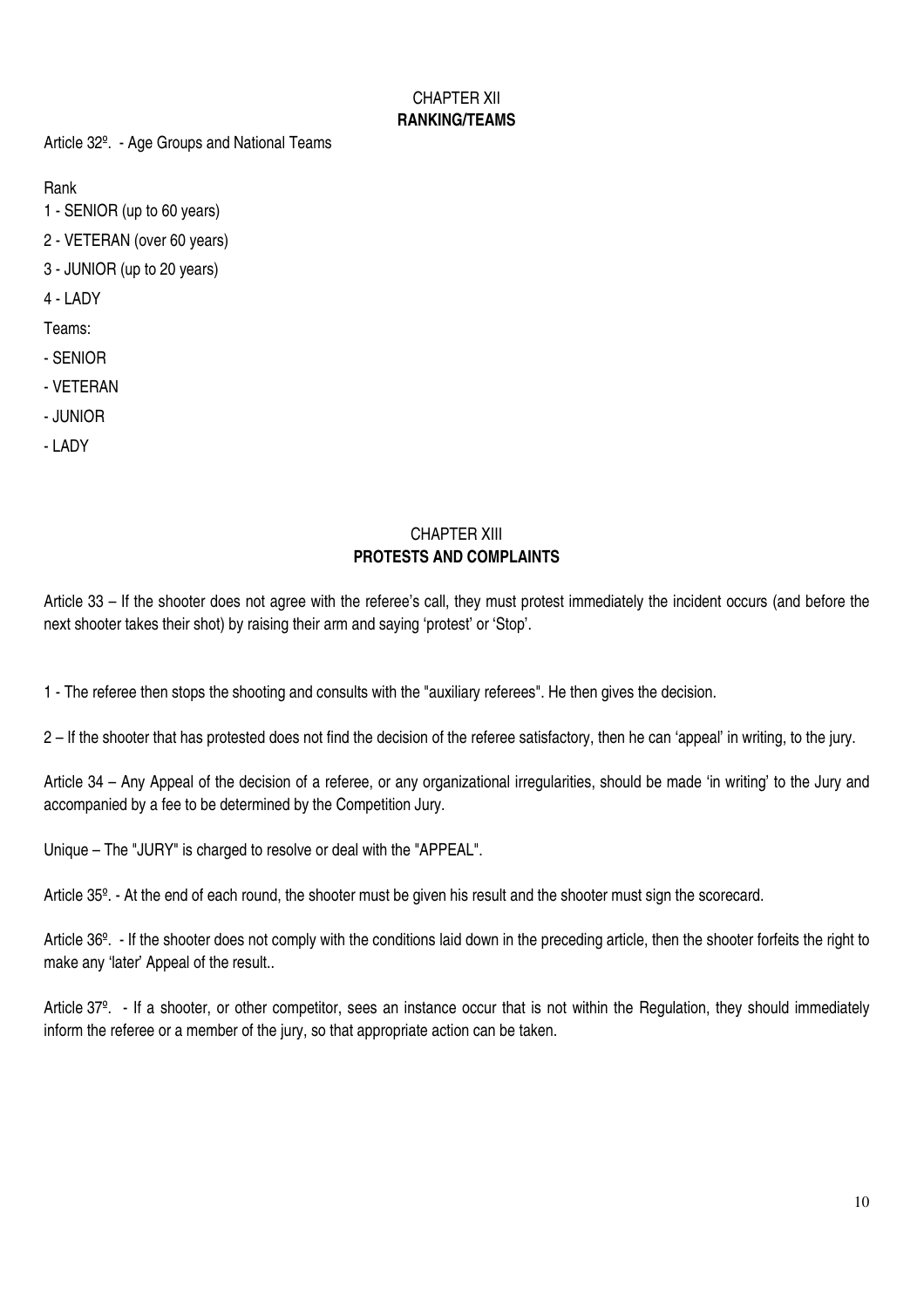#### CHAPTER XIV **PENALTIES AND MISCELLANEOUS PROVISIONS**

Article 38 – All shooters are obliged to know and accept the current Regulation before they enter any competition. They are also obliged to accept the 'PENALTIES' that will result from their non-compliance or breach of the regulations, or their refusal to accept any orders / instructions / guidance from the referee (or other official representative)

Article  $39^\circ$ . - If the shooter use "weapons or ammunition" other than those set out in Articles  $8^\circ$ , of this Regulation, will be disqualified.

Article 39 – If any shooter uses shotguns or cartridges other than those set out in Article 8 of this Regulation, they will be disqualified.

Article 40 – Involuntary breach of the Rules of Conduct presented in Chapter X1 of this Regulation will result in a warning being given by the referee or even the jury.

Article 41 – When the round is ready to start, and if a shooter is still missing, the referee will take one minute to call the shooters name three times.

Unique – If the 'missing' shooter presents themselves to the referee 'after' the round has started, he 'not' be allowed to join that round. The jury will allow the shooter to shoot this round at a later time in the day. The jury will decide when, BUT, the shooter will be penalized with 6 points from the score of that round.

Article 42 – If the jury becomes aware that a shooter is deliberately delaying the shoot, or deliberately adopts any unsporting behavior opposed to the spirit of the sport, then this shooter will be punished as follows:

a) Any breach of the provisions of Article 37º will result in the shooter being sanctioned.

b) Any breach of the provisions of paragraph 9 and 10 of Article 26<sup>°</sup> and Article 38<sup>°</sup> the shooter is warned

c) After three warnings, the shooter will be sanctioned.

# CHAPTER XV **RESULTS AND SCORES**

Art. 43º. - The scores will be prepared in the following way:

1 - The shooter breaks the clay with the **FIRST SHOT** and is assigned two (2) points on the scorecard .

2 - The shooter breaks the clay with the **SECOND SHOT** and is assigned 1 (one) point.

3 - The shooter who misses the clay is assigned 0 (zero) points.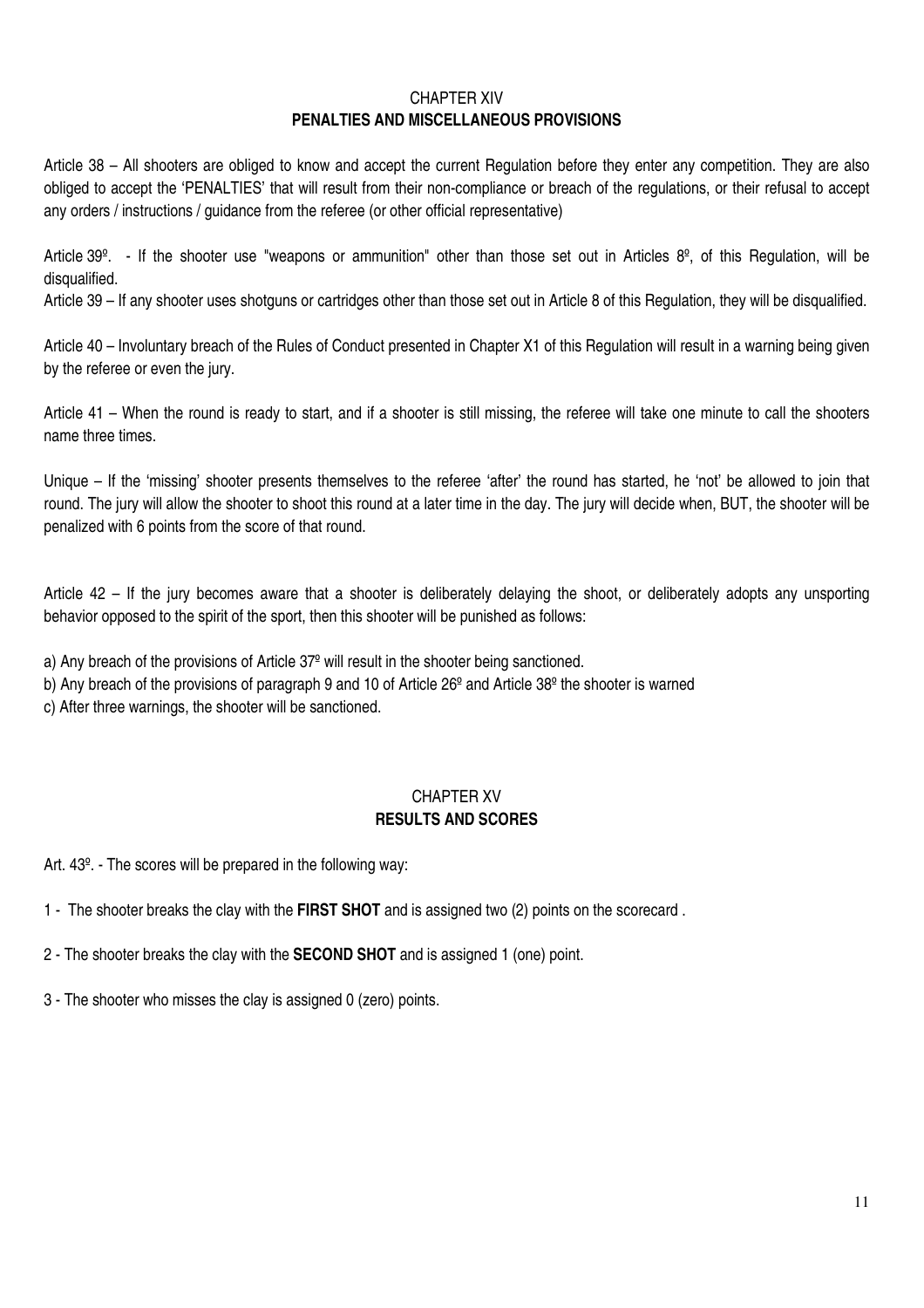# CHAPTER XVI **SQUADS, ROUNDS AND FINAL**

Article 44º. - Squads, series and final:

1 - Squads are composed of a maximum of (6) shooters.

2 - The round comprises 25 clays for each shooter.

3 - The first 6 (six) shooters of the general classification (open) compete in a Final, consisting of 25 (twenty-five) clays each.

4 - In case of a tie, there will be a 'single barrel' Shoot-Off , to determine the finalists.

#### CHAPTER XVII **CLASSIFICATION**

Article 45º. - Individual classifications, levels and teams;

The general classification (OPEN) obtained for each of the shooter **is added** to the result of the final.

1 – In the remaining situations for individuals who are tied on the same score. The results will be obtained by comparing the scorecards of the all the rounds in reverse order using 'Count Back' system. Each shooter's score will be looked at in reverse order from the last round shot to the first round shot. If the tie still remains, the same process will be used to find where 'in reverse order' the first zero occurs.

2 – If the National Teams are tied, these results will also be sorted out by using 'Count Back'. The result of the team member's rounds in reverse order of their achievement will be counted as described in 1 above.

#### CHAPTER XVIII **TIES**

Article 46º. – Ties and elimination

1 - The ties are twenty five (25) clays with full use of the shotgun ( two shots). UNIQUE: For the purposes of final classification, remains the stipulated in n<sup>o</sup>1, 2 and 3 of article 42<sup>o</sup>.

2 - If the tie remains, there will be a single barrel Shoot Off. The shooter will be eliminated at their first (0) Zero.

#### **Awards**

Article 47º. - Awards. Classification General-Open ; Levels and Teams

1 - General Classification (Open) – Shooters Awards Purse

2 - Levels - Shooters Awards Purse

UNIQUE: Shooters Awards Purse, in accordance with the Annex 3.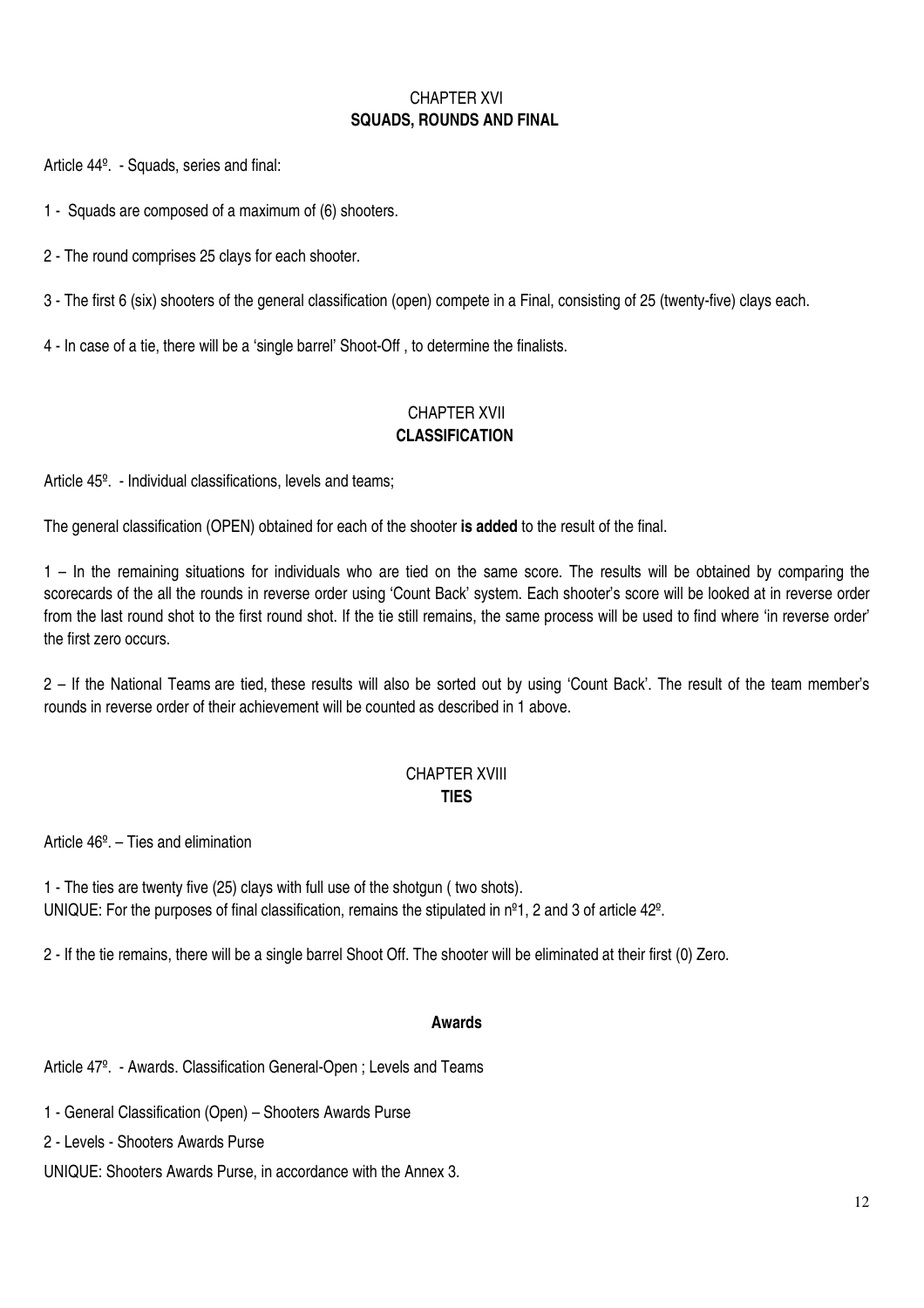#### 3 - TEAMS.

1st, 2nd and 3rd place for each level - TROPHY + Medal

### CHAPTER XIX **THE EUROPEAN CHAMPIONSHIPS AND THE WORLD CHAMPIONSHIP**

Article 48º. - International Championships and National Teams

1 - The European Championship and the World Championship will be played in 6 rounds comprising 150 clays.

2 - The clay to be used in the official practice, shall be of the same type (brand) in the course of the competition.

3 - The official practice grid, will be identical to the competition grid.

4 - The Organization of the competition must provide the necessary conditions for the implementation of official practice, up to two (2) days before the beginning of the competition.

5 - The National teams of each country, are obtained by 3 ( three ) best results of various levels.

6 - The Jury of competition consists by one (1) representative of each country.

7 – If any National team is absent then the previous point is not applicable.

#### CHAPTER XX **DRESS CODE, BACK NUMBER AND BEHAVIOR**

Article 49º. - Clothing and other:

1 - All participants in an official competition should dress appropriately at the event, bringing credibility and the national colors.

- 2 Only trousers or Bermuda type shorts (maximum 5cm above the knee) are allowed. Short shorts are expressly prohibited.
- 3 The shirts must be at least short sleeve, and may or may not have collar that are near in the neck.
- 4 For safety reasons, the use of sandals is prohibited.
- 5 –' Back numbers' should be fixed on the back, and should be visible in its entirety
- 6 For breaches referred to in the previous paragraphs, shooter is sanctioned with "warning". If their behavior is not changed, they can be punished with the exclusion from the competition.

CHAPTER XXI

Other provisions are laid down in the specifications of the competitions.